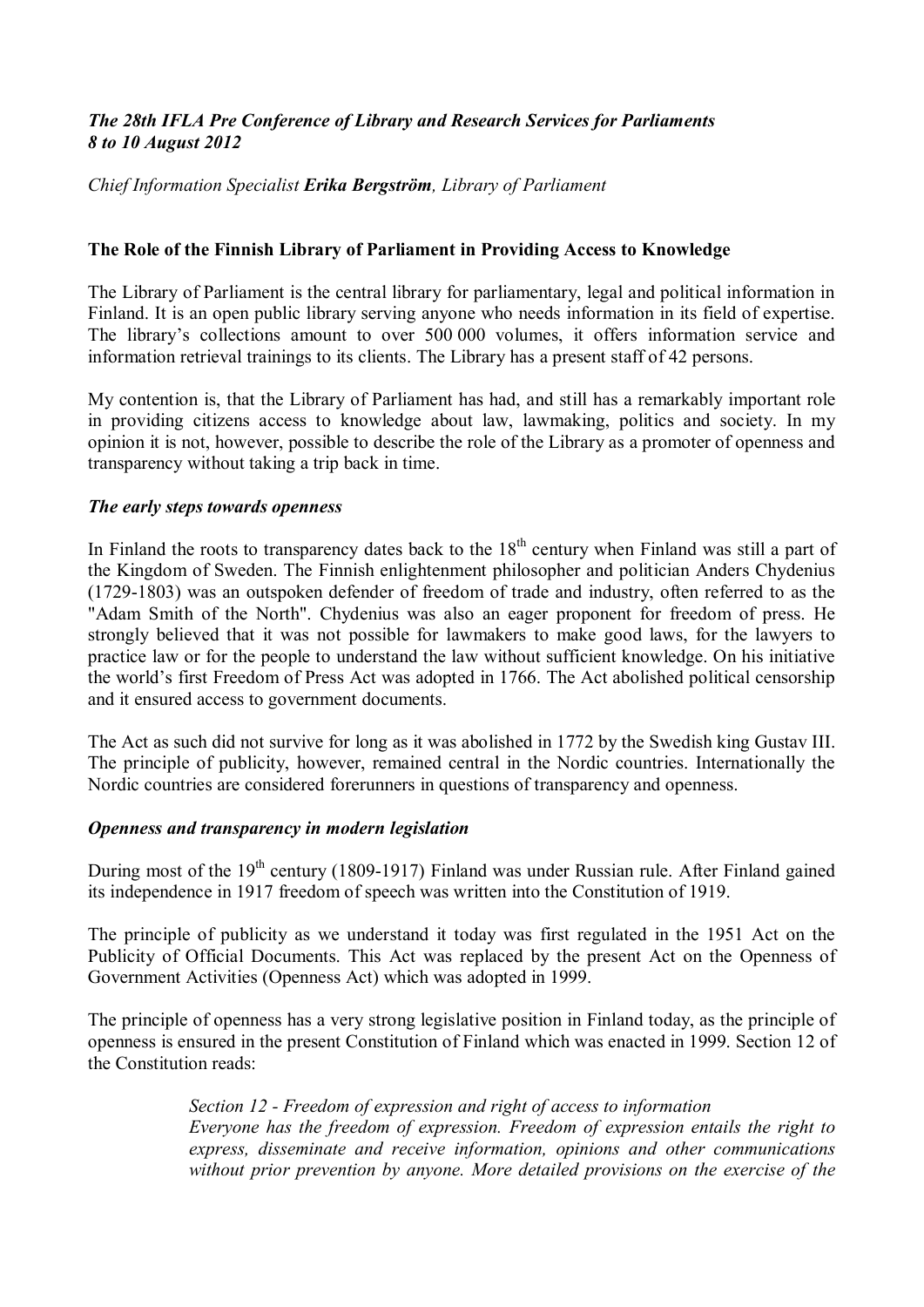*freedom of expression are laid down by an Act. Provisions on restrictions relating to pictorial programmes that are necessary for the protection of children may be laid down by an Act.* 

*Documents and recordings in the possession of the authorities are public, unless their publication has for compelling reasons been specifically restricted by an Act. Everyone has the right of access to public documents and recordings.* 

Section 14(4) of the Constitution further gives the administrative authorities an active obligation to promote openness as it states:

> *"The public authorities shall promote the opportunities for the individual to participate in societal activity and to influence the decisions that concern him or her."*

The meaning of the principle of publicity can be summarized to comprehend both the right of access to documents and the public authorities' duties to disclose information when required. Access to documents is the predominant rule, secrecy is the exception. Exceptions should be provided for in law and exceptions should be narrowly interpreted. Documents including for example health data or commercial secrets can be excluded from the scope of openness. Thus the principle of publicity is not an absolute right; it should be balanced with other basic rights such as the right of privacy.

The Openness Act goes even further as it obligates authorities to act proactively and communicate to the public about their activities. Also the Administrative Procedure Act obligates authorities to maintain a high level on their services, which also includes active measures in openness and transparency.

### *The blessing and dilemma of the web*

Today public documents and information can rather comprehensively be accessed through the internet. Finland was progressive in offering citizens access to public information on the internet already in the mid-1990s when documents such as laws and parliamentary documents were released on the web.

The legal databank Finlex ([www.finlex.fi\)](http://www.finlex.fi/) was developed and taken into use in the 1980s. At first the use of Finlex was subject to charge, but in 1997 it was made freely available for the public on the web. The service has since evolved and expanded and now provides its users with materials such as legislation, case-law, international treaties, preparatory works and translations of legislation. Parliamentary documents were made available for the public on the Parliament web site in 1995.

Also other public web sources provide information about law, legislative initiatives, politics and society. For example the portal HARE ([www.hare.vn.fi](http://www.hare.vn.fi/)) provides data and documents on legislative projects prior to the stage when they are brought to the Parliament. The suomi.fi portal ([www.suomi.fi\)](http://www.suomi.fi/) gives citizens information relating to public administration and includes for example e-services and forms, legislation and news from the public administration. Ministries, government authorities, etc. maintain websites and portals with information relating to certain subject areas.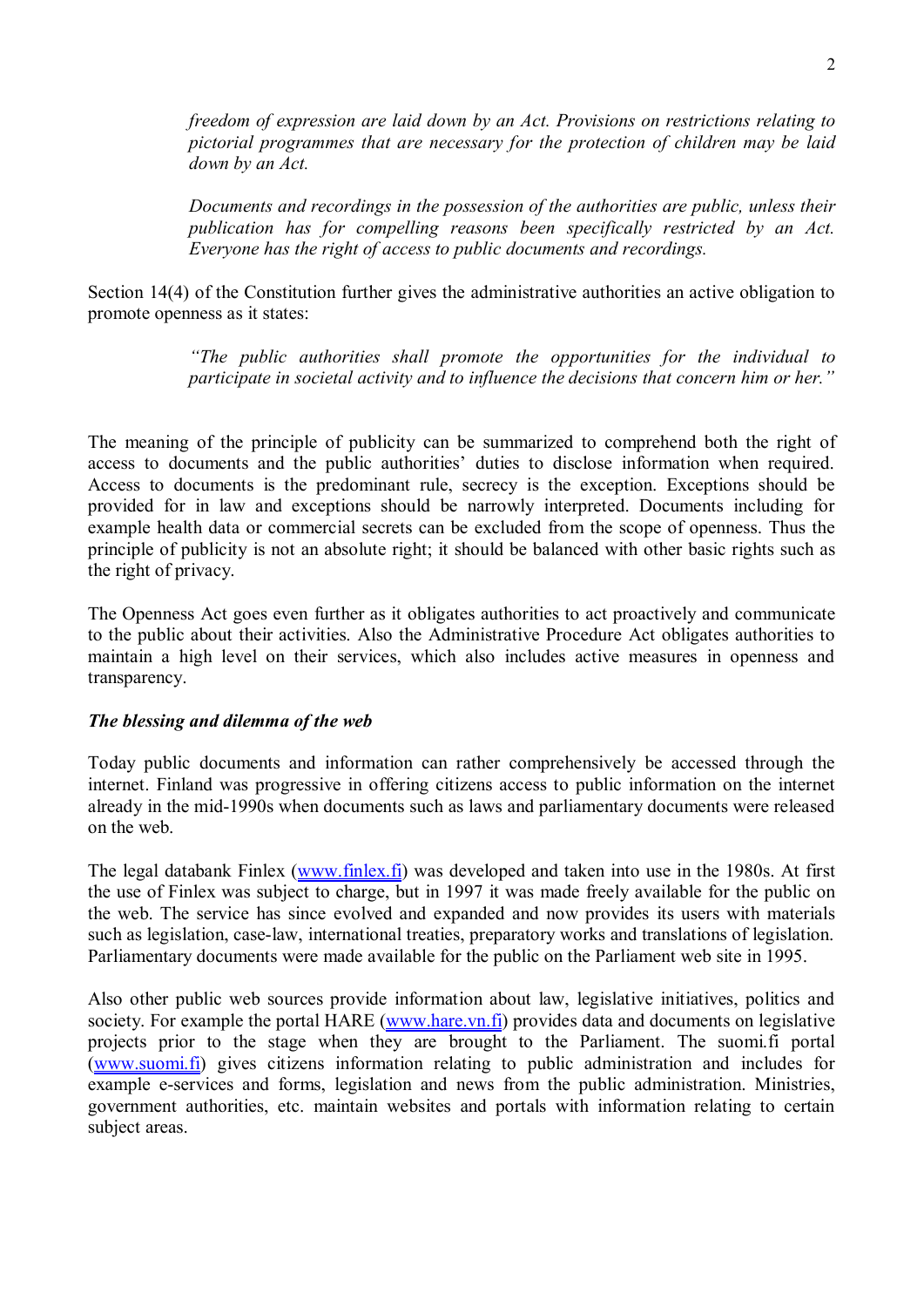Consequently it is obvious that public documents are well available for the public. The challenge today is not the lack of access to information, but rather the overload of information citizens are faced with. Citizens are obliged to know the law. Unawareness of the law is not a justification in criminal law. In the year 2011 a total of 1577 statutes were passed in Finland. In addition to national legislation Finland is bound by a massive EU-legislation. Further, interpreting the law often requires knowledge of preparatory work and case-law.

The challenge for citizens today is thus how to find the relevant information and the tools to understand it, i.e. how to turn information into knowledge. I argue that the Library of Parliament has a crucial role in helping citizens finding the knowledge they need.

## *The Library of Parliament is born*

The Library of Parliament was founded in 1872, when the Grand Duchy of Finland was still a part of the Russian empire. The estates decided that a library and archive should be established to manage a small collection of parliamentary documents donated by the Swedish government.

In 1908 the Finnish Member of Parliament, Mr Oskari Helenius-Seppälä made a proposal, that the Library of Parliament should be an institution open to all. Five years later, in 1913 the then director of the Library of Parliament, Mr Axel Herman Bergholm, made a proposal to the Parliament's Office Commission that the Library should be made a public institution. He justified his proposal with efficiency. Valuable literature had been acquired to the library and it would reasonable to allow the use of that material also to external clients. The proposal was accepted and the Library of Parliament was made a public library in the field of law and political science on 30 April 1913. The openness was not just an empty promise; it was decided that the library should be open for 5½ hours per weekday when the Parliament is in session and 4 hours per weekday otherwise.

The Library of Parliament has undergone a lot of changes since 1913, but openness has been the core value all the time. Our Library will proudly celebrate its hundredth anniversary as an open public library next year!

## *The meaning of openness at the Library of Parliament today*

Openness has been a core value for the Parliament Library for almost a hundred years. A strategy for our external clients' services was adopted on 9 March 2011. In the strategy the Library's vision is defined as follows:

> *"The vision of the Library of Parliament is to support democracy, fulfill the right to public information ensured in the Constitution, promote the access to legal, parliamentary and political information and advance the possibilities for its clients to function as active citizens in the society."*

The Library is a part of the Parliament organization and naturally the Library's goals are consistent with those of the Parliament as a whole. In the Parliament Office strategy of 2011 openness and good interaction was defined as one core value.

To anchor the principle of openness and transparency on a strategic level provides a solid ground for the work in the Library. The everyday work at the Library is crucial for the fulfilment of openness and transparency in practice. If a parallel is drawn to the meaning of the Openness Act, it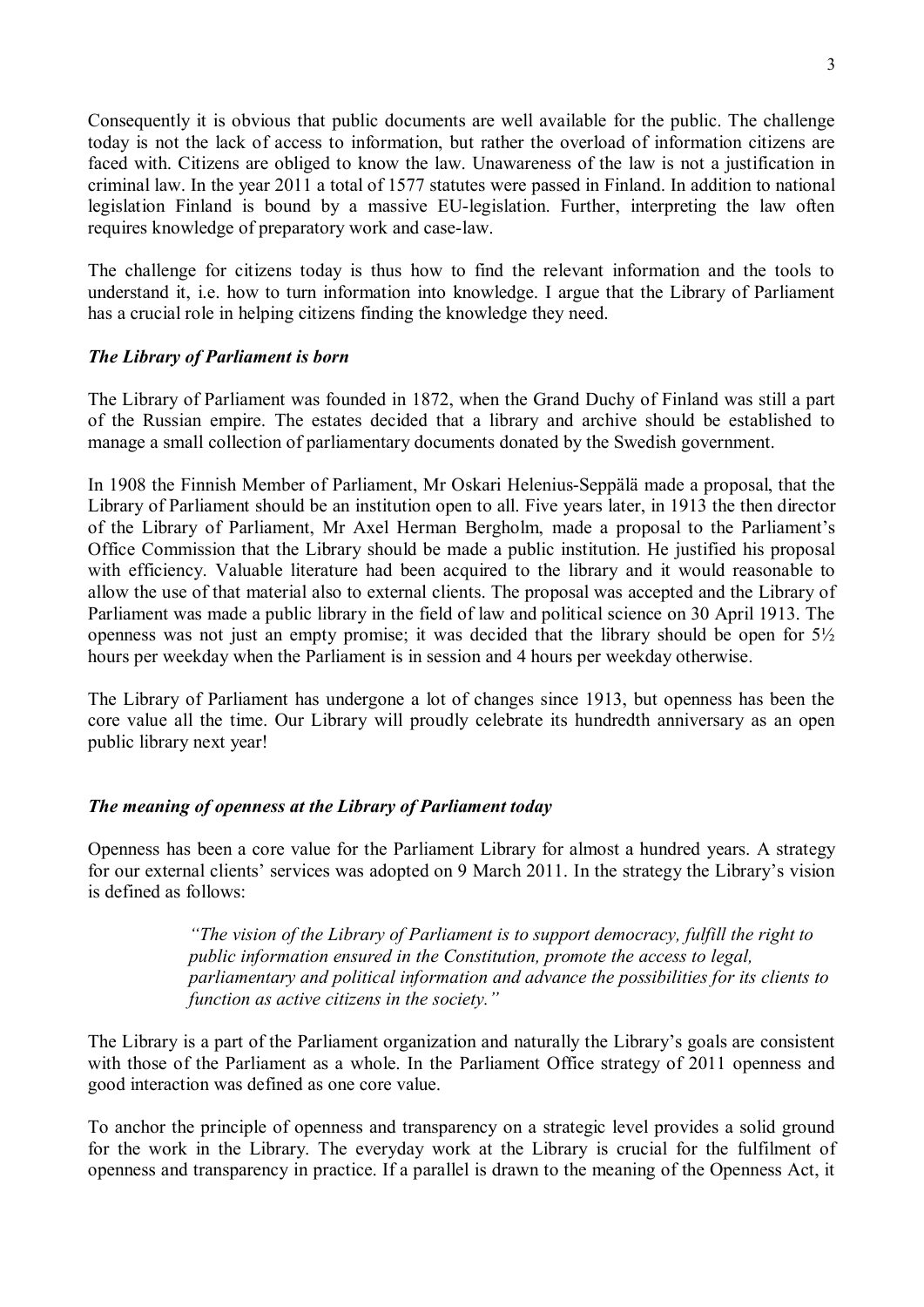could be said that the Library is not merely offering materials and information to its clients'. We strive at ensuring adequate knowledge about parliamentary, legal, political and social topics. The aim is to provide the user with the tools to understand the Finnish parliamentary and legal system.

In this presentation it is not possible to give an exhaustive presentation of the measures and services taken at the Library to promote support and advance openness to our clients. I have chosen only a few examples, not even claiming these measures to be the most important ones.

### *Generous opening hours*

As mentioned earlier, the Library had rather generous opening hours already when it opened its doors to the public back in 1913. Today the Library is open a total of 57 hours per week. Evening opening hours and the possibility to visit the Library on Saturdays enables for example clients working full time and clients not residing in Helsinki to visit the Library. Loan, reference and information services are operated by trained staff during opening hours, which is crucial for the clients in gaining support in obtaining access to knowledge.

### *Information management trainings*

The Library offers free of charge information management trainings that are open to the public. The trainings cover subjects such as parliamentary information sources, legal information sources and the EU's and international organisations' information sources and databases. Through the trainings we aim at bringing our clients closer to the information they seek and add knowledge about the information sources. In the Library's strategy of 2011 the advancement of web based trainings was proposed as a future development project. Providing training sessions on the web will widen the access to our training sessions geographically and to new client groups.

### *Information packages on legislative projects*

Presently information relating to legislative projects is quite well available on the web, but the information is scattered into different sources. For a person not familiar with the subject it can be very challenging to gather all the relevant information relating to the project. In November 2011 the Library of Parliament launched a new web based service introducing information packages about pending legislative projects. The idea of the information packages is to facilitate the access to background materials to legislative projects and thus improve the client's understanding of the legislative initiative in question.

The projects chosen are of particular interest to our client groups, such as reform of the municipality legislation, the reform of the adoption act or the Biobank Act. Information packages include preparatory work, parliament documents, news, literature etc. The legislative initiatives are monitored and the information packages are constantly updated with new materials.

Lakihankkeiden tietopaketit – LATI: <http://lib.eduskunta.fi/Resource.phx/kirjasto/oikeudellinentieto/tietopaketit/index.htx>

### *To sum up*

As described above, legislation, parliamentary documents and other preparatory materials are rather comprehensively available on the web. The information is, however, scattered into many sources.